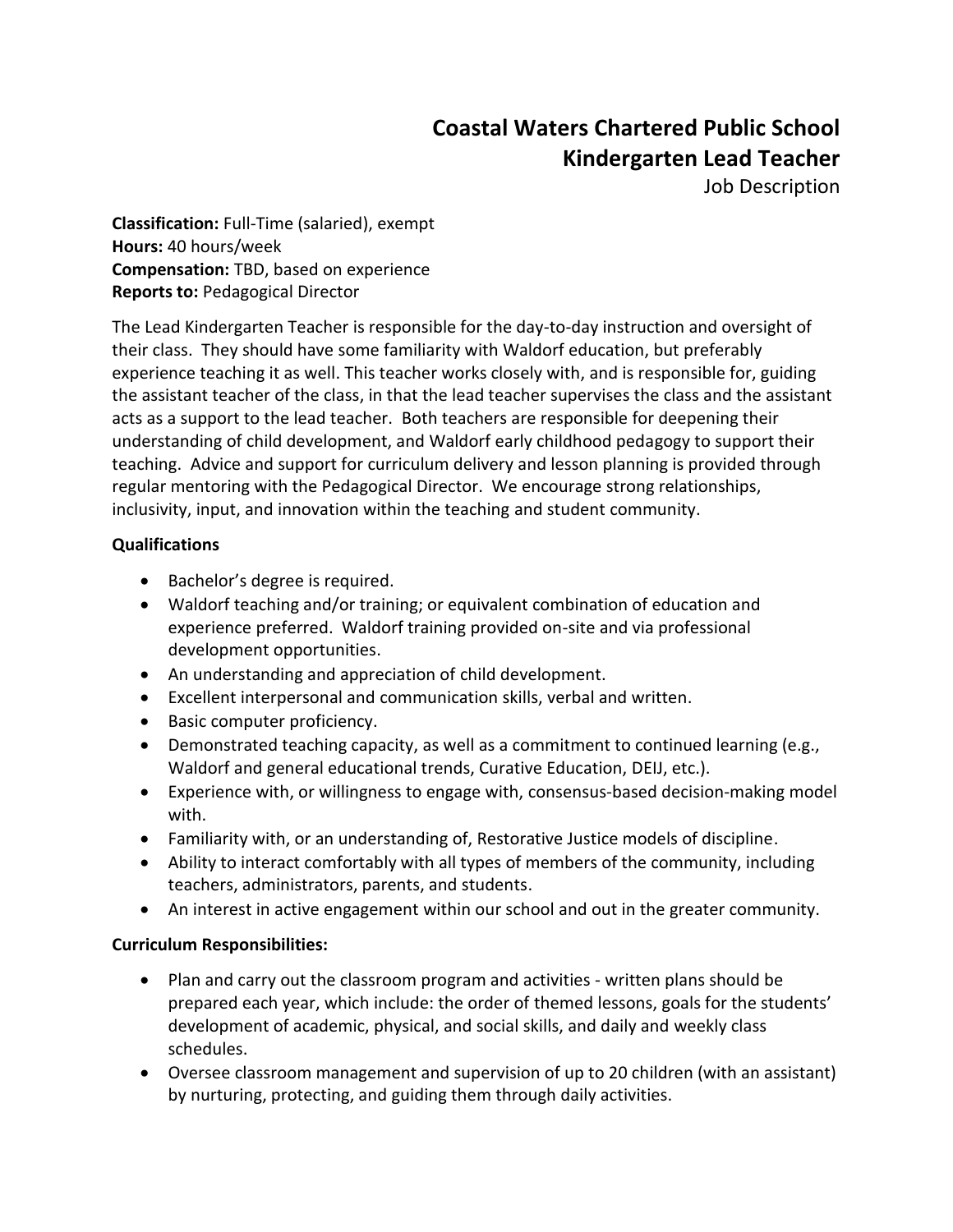- Mentor and provide direction and guidance for the assistant teacher.
- Familiarity with, and interest in, implementing elements of a 'typical' Waldorf Kindergarten, including but not limited to: painting, drawing, craft/handwork, woodwork, cooking, gardening, singing, storytelling, puppetry, circle and movement work.
- Instruction should be planned and taught such that attention is given to the following:
	- $\circ$  Balance of thinking (cognitive), feeling (emotional), and willing ("doing") activities
	- o The conveyance of enthusiasm for learning
	- o In-breathing and out-breathing rhythm
	- o Balance of directed and independent work and free play
	- o Challenging, age-appropriate work
	- o Incorporating movement, both indoors and out
	- o Focus on domestic, practical, and artistic activities
- Collaborate with student support staff to ensure that all students are learning at their highest potential.
- Plan and participate in school festivals.

### **Responsibilities to Parents/Guardians:**

- Teachers are expected to conduct parent-teacher conferences twice each year according to the school's schedule, at which time they strive to form a shared vision of the child with the parents, discuss all aspects of the child's progress in school, mutually share concerns, and discuss means of working with those concerns.
- Teachers are to actively employ good communication skills in working with parents. However, if difficulties arise, the teacher is to seek assistance from the Pedagogical Director for further support.
- Parent Evenings are to be held at least three times during the year, at which the teacher is to share news of what is currently going on or planned in the classroom, foster understanding of the curriculum through activities or discussion, and share other school-wide information.
- Provide brief weekly written updates to share class activities, important updates, etc.
- Lead teachers prepare student reports per the school timeline, which are shared via the student information system (SchoolCues).

### **Responsibilities to the School/Colleagues:**

- Teachers are to work together with their faculty colleagues sharing observations, questions, insights – to support each other's professional and personal development.
- Teachers are expected to take active roles in the administration of the school by serving on committees as they are able.
- Teachers are responsible for the physical environment of their classrooms creating a place that is inspiring for learning by giving care to the beauty, simplicity, cleanliness, and order of the room – and for the shared building and grounds.
- Teachers are expected to attend weekly faculty meetings, section meetings, and inservice days as scheduled.